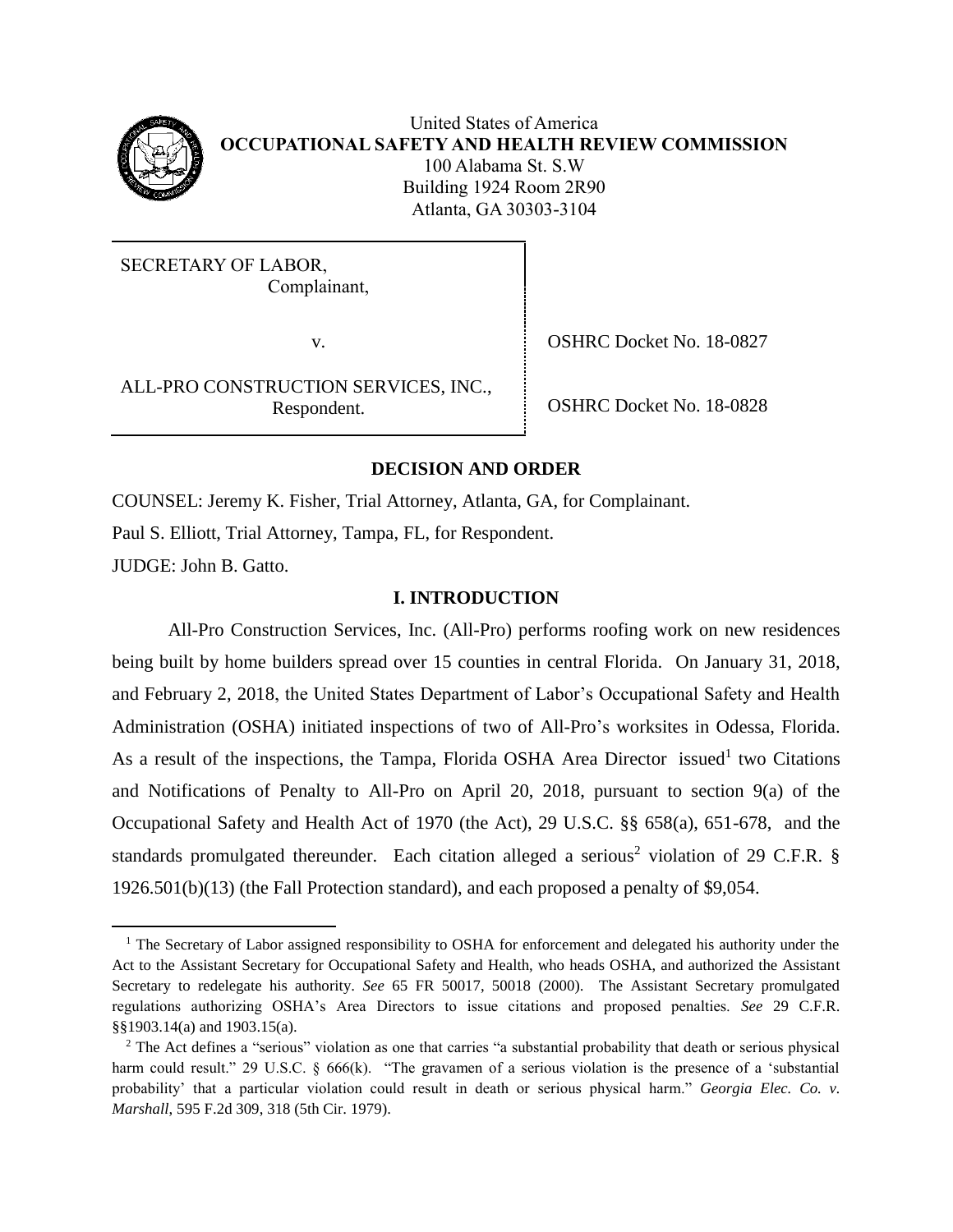All-Pro timely contested the citations<sup>3</sup> and the Secretary of Labor initiated the abovestyled actions with the Commission by filing a Complaint against All-Pro pursuant to Commission Rule 34(a), 29 C.F.R. § 2200.34(a), seeking to affirm the citations. All-Pro filed an Answer denying the allegations and pleaded the affirmative defense of "unpreventable employee misconduct." A trial was held on December 4-5, 2018, in Tampa, Florida, the Secretary filed his brief on January 22, 2019, and All Pro filed its brief on February 26, 2019. All-Pro stipulated to jurisdiction and coverage.

After hearing and carefully considering all the evidence and the arguments of counsel, the Court issues this Decision and Order pursuant to Commission Rule 90, 29 C.F.R. § 2200.90, which constitutes its final disposition of the proceedings. If any finding is in truth a conclusion of law, or if any conclusion stated is in truth a finding of fact, it shall be deemed so. For the reasons indicated *infra*, the Court **AFFIRMS** both citations, and **ASSESSES** a penalty of \$8,149 for each citation.

## **II. BACKGROUND<sup>4</sup>**

On January 31, 2018, employees of All-Pro were installing a tile roof at a residential housing construction project at Starkey Ranch in Odessa, Florida. The roof had a 5/12 slope. Three employees performing roofing activities were not wearing fall protection and were exposed to a fall of approximately 18 feet, 2 inches. On February 2, 2018, employees of All-Pro were installing a tile roof at a residential housing construction project at Starkey Ranch in Odessa, Florida. The roof had an 8/12 slope. Three employees performing roofing activities were not wearing fall protection and were exposed to a fall of approximately 9 feet, 4 inches. (Statement of Stipulated Facts.)

On Wednesday, January 31, 2018, OSHA Compliance Safety and Health Officers Richard Andree and Lara Blanchard were conducting an inspection at Starkey Ranch, a large residential housing development in Odessa, Florida (Tr. at 20:6-25; Tr. at 32:2-4). At the time, Starkey Ranch was still under development, with about half of the approximately 1,000 homes on site already built and others under construction (Tr. at 21:12-16). While engaged in an

<sup>&</sup>lt;sup>3</sup> The inspections and resulting citations were consolidated for trial and final disposition on June 20, 2018, following a joint motion filed by the parties.

<sup>4</sup> The Court relies on the citations to the record in the Secretary's post-trial brief since All-Pro's post-trial brief did not contain any citations to the record.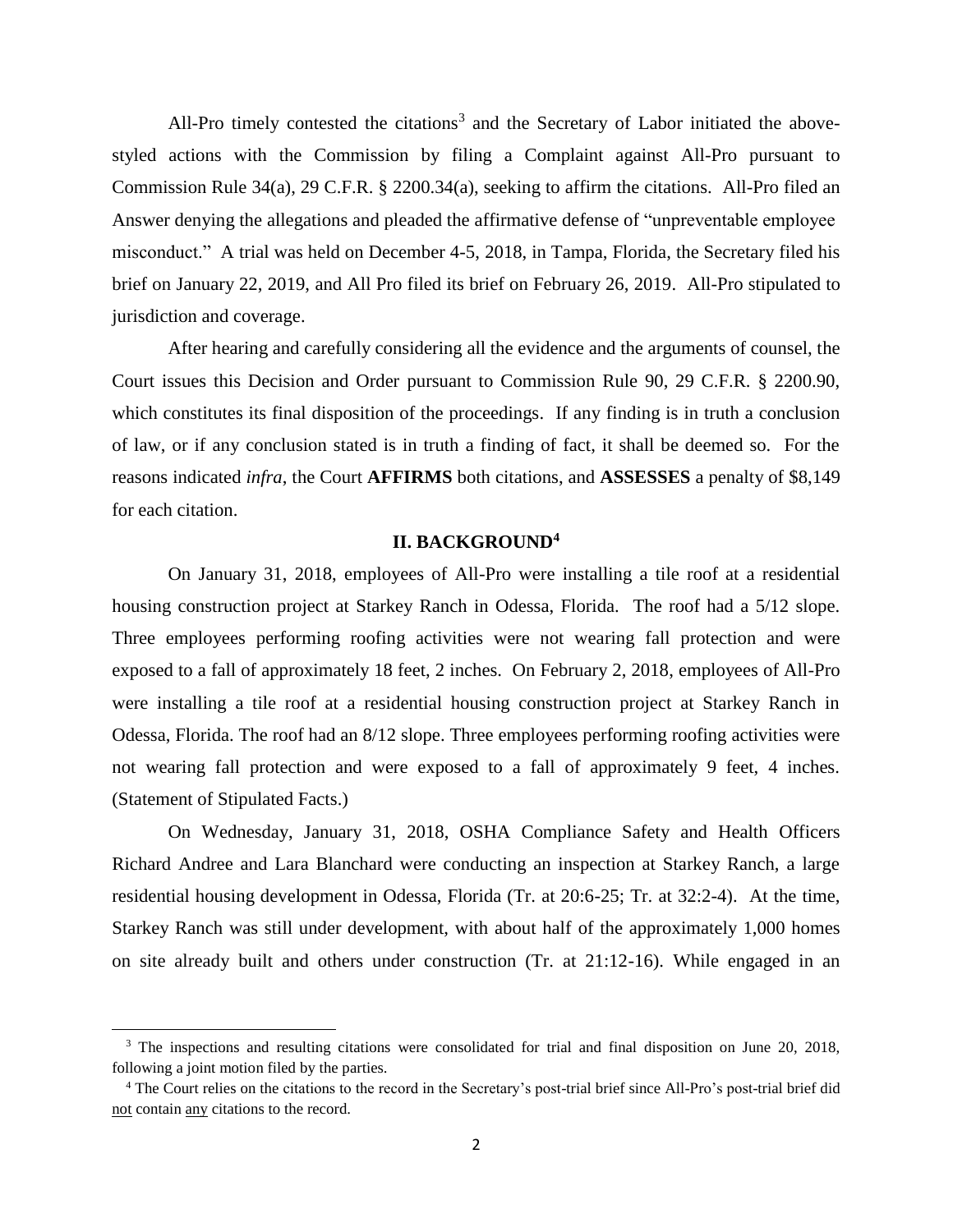inspection of a carpentry company, Andree and Blanchard noticed a group of workers installing tiles on a house approximately 100 yards away (Tr. at 21:17-22:4; Tr. at 23:5-10).

Upon noticing the workers, Andree aimed his video camera at the crew and zoomed in to find that "it was obvious that they were not using fall protection" (Tr. at 22:5-11; Ex. C-1). Andree began recording video of the scene, observing one worker – who was wearing a harness but without a lanyard connected – walking to about a foot from the edge of the roof (Tr. at 23:11- 17; Exs. C-1 & C-2). Another video taken by Andree shows another crewmember, again without fall protection, walking within a foot of the roof's edge (Tr. at 25:4-9; Ex. C-3). In total, Andree observed three employees working on the roof and "making no attempt to use the fall protection" (Tr. at 25:1-12). Andree testified that he observed the employees working without fall protection for a period of 15 to 20 minutes (Tr. at 32:19-25).

After recording the videos, Andree proceeded to the worksite and called the crewmembers down from the roof (Tr. at 26:6-12; Tr. at 29:15-19). Although lanyards were present at the worksite, none were being worn, and no other form of fall protection was in place (Tr. at 33:11-20). Andree spoke with one of the workers, Jaime Hernandez, who identified himself as the crew's foreman (Tr. at 27:11-17). Hernandez told Andree the crew had not been wearing their fall protection because they did not want to trip on the lanyards (Tr. at 28:15-23; C-4). Hernandez informed Andree that the roof was sloped at 5/12 with a height of 18 feet, 2 inches from the edge (Tr. at 26:23-27:5; Ex. C-4). Hernandez also told Andree he was employed by All-Pro and had worked for the company for a period of five years (Tr. at 28:24-29:2; Ex. C-4).

James "Jim" Coston, a General Manager for Hugh McDonald Construction, the parent company of All-Pro, was summoned to the worksite by the builder and arrived about 30 minutes after the inspection was opened (Tr. at 30:1-5; Tr. at 141:24-142:4; Tr. at  $30:24-31:1$ ).<sup>5</sup> Andree held an opening conference with Mr. Coston and explained OSHA's presence at the site (Tr. at 30-7-23). Coston told Andree that the three employees on the worksite were paid by All-Pro, and that the company had 47 employees (Tr. at 30:18-23; Tr. at 48:17-21).

Two days later, on Friday, February 2, 2018, Andree and Blanchard were once again at Starkey Ranch when Andree observed three employees "on a very, very steep roof not wearing

<sup>5</sup> Andree was familiar with both Coston and All-Pro, having inspected the company in August 2017 (Tr. at 31:8- 22). During that inspection, Andree had observed three employees – one from All-Pro, and two from Nova Carpentry (another company controlled by Hugh McDonald Construction) – working on a roof without fall protection, and citations were issued (Tr. at 30:7-14; 31:13-22).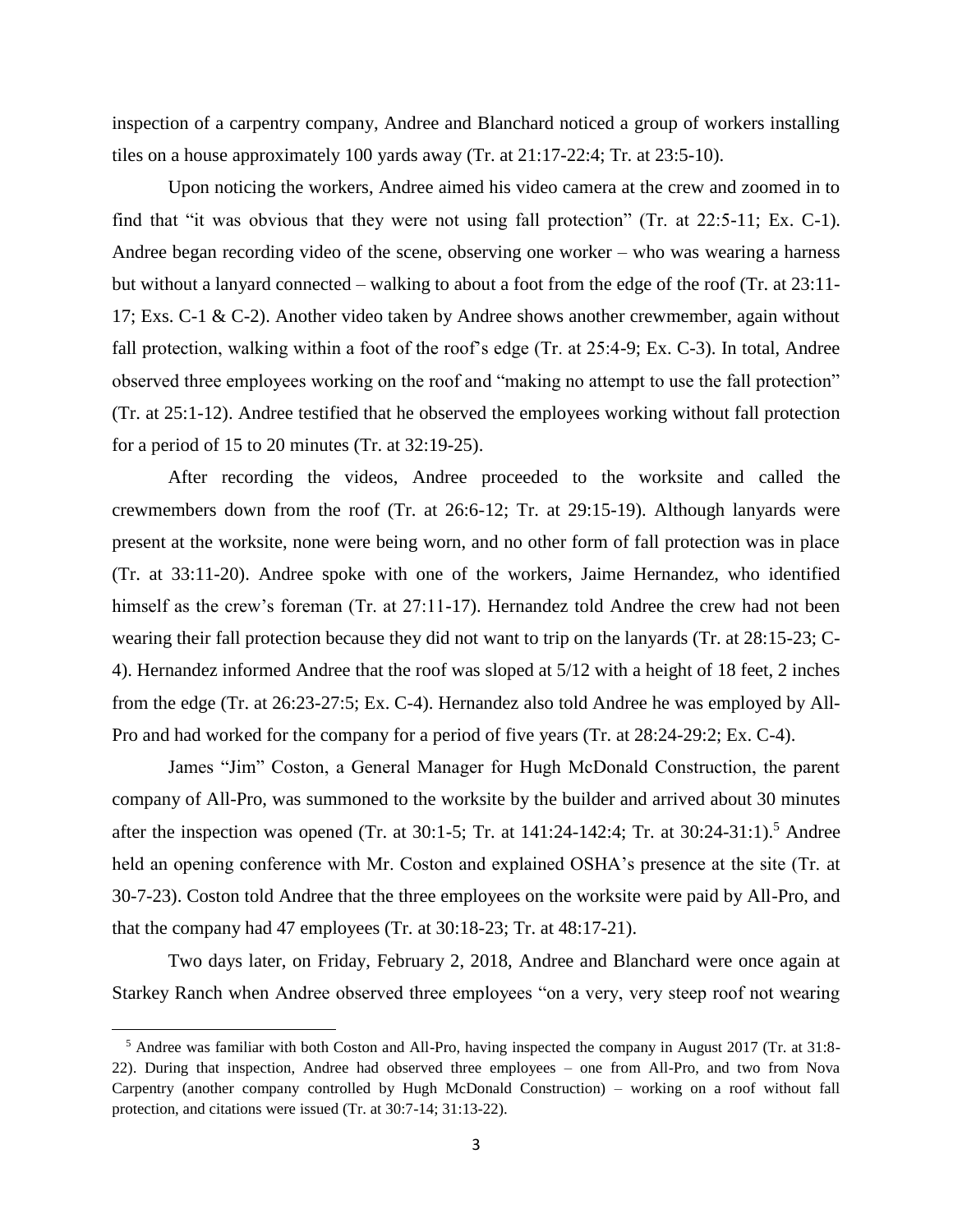fall protection" and recorded video of the scene (Tr. at 32:5-10; 32:5-18; 33:21-25; *see also* Ex. C-5). At the time, Andree was approximately 50 to 75 yards away from the roof (Tr. at 47:9-12). Two of the workers appeared to be nailing shingles on the roof, with one of them one to two feet from the edge (Tr. at 35:7-36:3; Ex. C-5). One of the workers tied off his lanyard while being videotaped, a maneuver Andree described as typical for roofers who notice an OSHA inspector nearby (Tr. at 37:2-6; Ex. C-6). However, Andree testified he did not see anchor points for the lanyards on the roof and testified that the roof's near-complete status likely meant that none were present (Tr. at 37:13-20). No other form of fall protection was present (Tr. at 43:4-7). The roof was sloped at 8/12, with a fall hazard of nine feet, four inches (Tr. at 38:21-39:4). Due to the steep slope of the roof, Andree considered all three employees to be exposed since "if [the employees] fall, they could roll down" the side (Tr. at 35:7-14). Andree observed the employees working without fall protection for a period of about ten minutes (Tr. at 46:11-19).

Andree called the crew down from the roof (Tr. at 38:1-2). Two of the workers complied, but when Andree asked about the third, one worker held up two fingers, apparently to suggest that only two employees had been on the roof (Tr. at 38:1-8). Eventually the third worker was located (Tr. at 38:4-7). None of the workers spoke English and Andree was unable to communicate with them (Tr. at 39:15-20). Andree instead spoke to Brian Lamb, the Construction Manager for MI Homes, the General Contractor (Tr. at 43:25-7; Ex. C-9). In his sworn statement, Lamb told Andree the roofers' failure to wear fall protection was "a constant issue," and that he had "seen them and told them on a number of occasions" (Ex. C-9). Lamb also indicated this project fell within the territory of another Hugh McDonald Construction manager, Gary Choron and that Lamb had discussed fall protection with Choron the previous day (Tr. at 3- 13; *see also* Ex. C-9). Choron, however, was away during the time of the inspection (Tr. at 40:3- 8). Since no supervisor from All-Pro or Hugh McDonald Construction was present, Coston was again summoned to the worksite (Tr. at 39:15-20; Tr. at 40:22-41:4). Upon arrival, Coston telephoned Hugh McDonald Construction's corporate office to determine whom the roofing crew worked for (Tr. at 41:22-42:6). Coston confirmed that all three roofers were employees of All-Pro, and that one of them – Jose Morales – had only started working for the company two days prior (Tr. at 42:7-14; Ex. C-8). Coston indicated that the workers were not wearing fall protection because they were finishing up (Tr. at 42:11-21; Ex. C-8).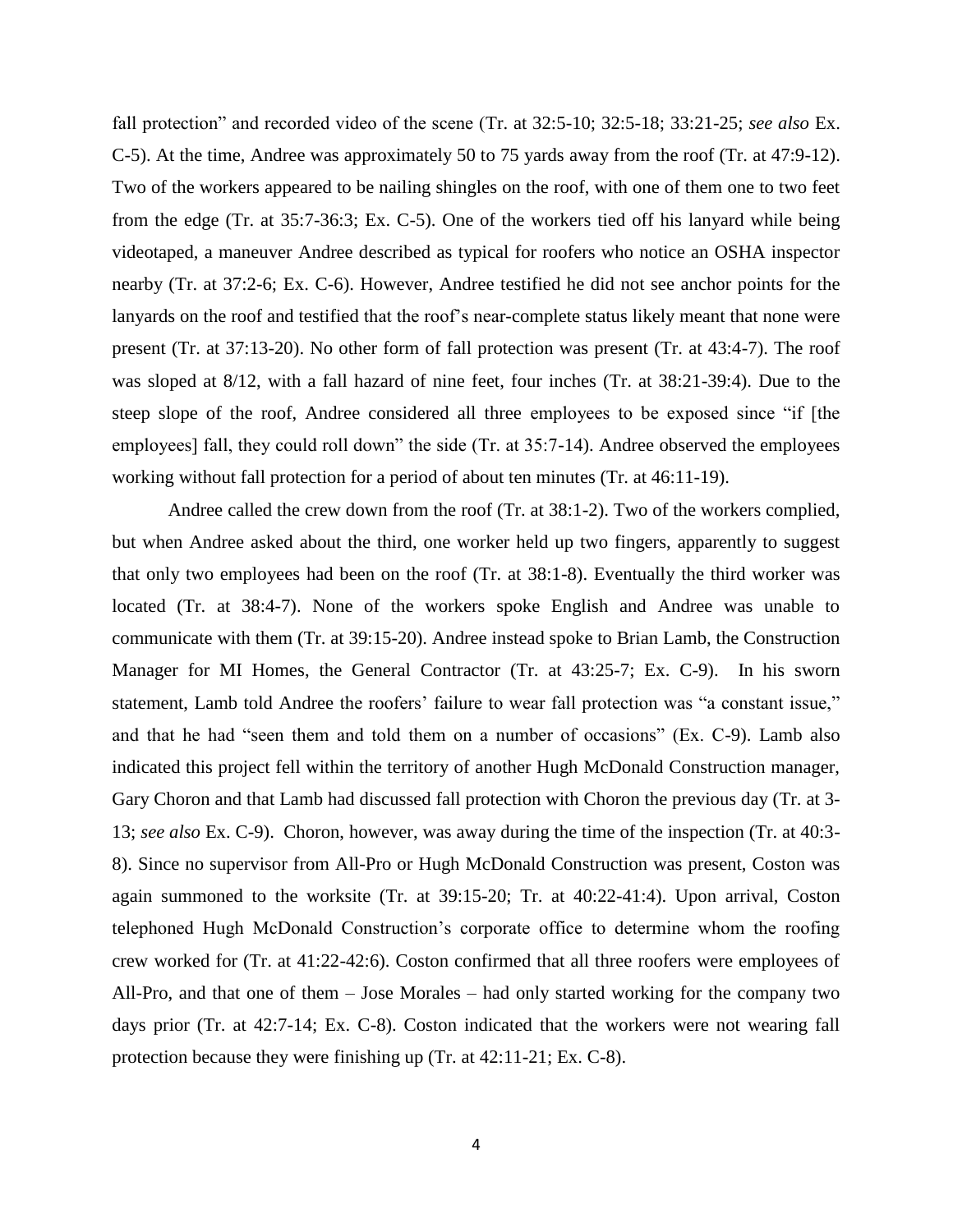#### **III. ANALYSIS**

As indicated *supra*, both citations allege a violation of the Fall Protection standard, which mandates in relevant part "[e]ach employee engaged in residential construction activities 6 feet (1.8 m) or more above lower levels shall be protected by guardrail systems, safety net system, or personal fall arrest system[.]" 29 C.F.R. § 1926.501(b)(13). The citation involving Inspection Number 1293155 alleges "three employees were exposed to a fall of 18 feet 2 inches while installing a tile roof. The roof had a 5/12 slope, on or about 1/31/18." The citation involving Inspection Number 1293158 alleges "three employees were exposed to a fall of 9 feet 4 inches while installing a tile roof. The roof had an 8/12 slope, on or about 2/2/18." All-Pro does not dispute these facts, which are fully supported by the record.

In the Eleventh Circuit, the jurisdiction in which this case arose,<sup>6</sup> "[t]o make a *prima facie* showing that an employer violated an OSHA standard, the Secretary must show: "(1) that the regulation applied; (2) that it was violated; (3) that an employee was exposed to the hazard that was created; and importantly, (4) that the employer 'knowingly disregarded' the Act's requirements." *Eller-Ito Stevedoring Co., LLC v. Sec'y of Labor*, 567 F. App'x 801, 803 (11th Cir. 2014) (citation omitted). If the Secretary establishes a *prima facie* case with respect to all four elements, the employer may then come forward and assert the affirmative defense of unpreventable or unforeseeable employee misconduct." *Id.*, 567 F. App'x at 803 (citation omitted).

The parties stipulated the standard cited in the citations was applicable to the work being performed by All-Pro at the worksites and that All-Pro's employees were exposed to a fall of greater than six feet, and the citation were properly classified as serious (Statement of Stipulated Facts). The parties also stipulated the roofers were not wearing fall protection at the time of either inspection. (*Id.*) Therefore, there is no dispute the cited standard was violated. Further, in its post-trial brief, All-Pro does not dispute the Secretary has established a *prima facie* case with respect to the first three elements but only argues the Secretary failed to establish All-Pro "had

<sup>6</sup> All-Pro's worksites involved in these actions were in Florida, where it also has its principal place of business. Both parties may appeal the final order in this case to the Eleventh Circuit Court of Appeals, and in addition, All-Pro may also appeal to the District of Columbia Circuit. *See* 29 U.S.C. §660(a) & (b). The Commission has held that "[w]here it is highly probable that a case will be appealed to a particular circuit, the Commission generally has applied the precedent of that circuit in deciding the case— even though it may differ from the Commission's precedent." *Kerns Bros. Tree Serv.*, 18 BNA OSHC 2064, 2067 (No. 96-1719, 2000). Therefore, the Court applies Eleventh Circuit precedent in deciding this case.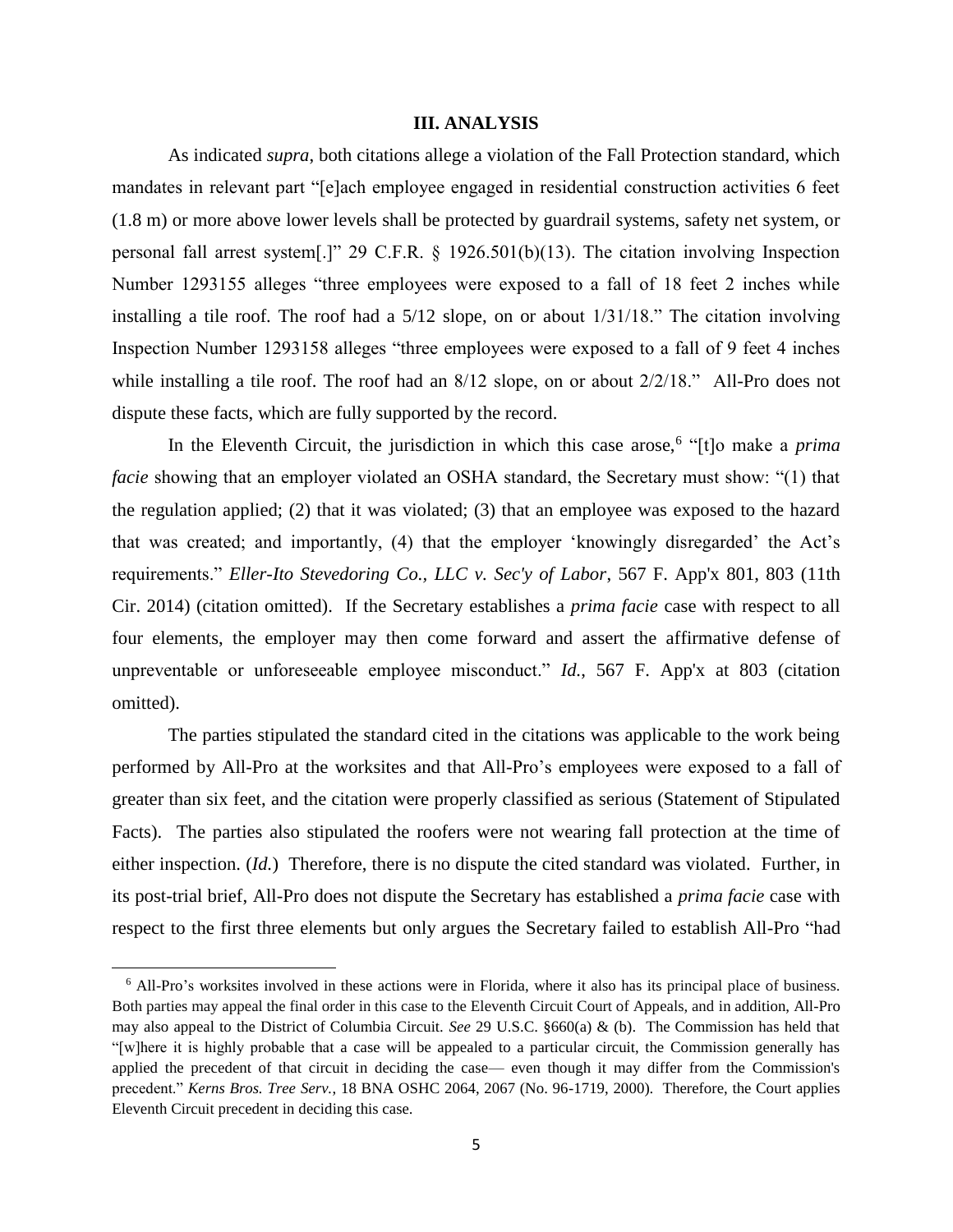either actual, direct knowledge of the violation or should have known of the violations with the exercise of reasonable diligence." (Resp't's Br. at 2.) Therefore, the Court concludes the Secretary has established a *prima facie* case with respect to the first three elements and will restrict its analysis *infra* to the fourth "knowledge" element of the Secretary's *prima facie* case.

As indicated *supra*, under Section 17(k) of the Act, 29 U.S.C. § 666(k), a serious violation exists "if there is a substantial probability that death or serious physical harm could result from a violation unless the employer did not and could not, with the exercise of reasonable diligence, know of the presence of the violation" (emphasis added). The knowledge element of the *prima facie* case can be shown in one of two ways. *ComTran Grp., Inc. v. U.S. Dep't of Labor*, 722 F.3d 1304, 1307 (11th Cir.2013). "First, where the Secretary shows that a supervisor had either actual or constructive knowledge of the violation, such knowledge is generally imputed to the employer." *Id.* at 1307–08. However, a "supervisor's 'rogue conduct' generally cannot be imputed to the employer in that situation. Rather, 'employer knowledge must be established, not vicariously through the violator's knowledge, but by either the employer's actual knowledge, or by its constructive knowledge based on the fact that the employer could, under the circumstances of the case, foresee the unsafe conduct of the supervisor [that is, with evidence of lax safety standards].'" *Id.* at 1316 (citation omitted).

"In the alternative, the Secretary can show knowledge based upon the employer's failure to implement an adequate safety program, with the rationale being that—in the absence of such a program—the misconduct was reasonably foreseeable." *Id.* at 1308 (citation omitted). "An employer's safety program may be deemed inadequate if it is not adequately communicated to employees." *Eller-Ito Stevedoring Co., LLC v. Sec'y of Labor*, 567 F. App'x 801, 804 (11th Cir. 2014) (*citing PSP Monotech Indus.*, 22 BNA OSHC 1303, 1306 (No. 06–1201, 2008). *See also Daniel Int'l Corp. v. OSHRC*, 683 F.2d 361, 364 (11th Cir.1982) ("[W]e have little doubt that Daniel has a work rule requiring employees to tie off ... which is communicated effectively to all of its employees." (emphasis added)); *H.B. Zachry Co. v. OSHRC*, 638 F.2d 812, 820 (5th Cir. Unit A Mar.1981)<sup>7</sup> (finding, in the context of establishing a defense of negligent employee misconduct, substantial evidence in the record supported a finding that a company failed to communicate and enforce its work rules needed to comply with OSHA standards).

<sup>7</sup> In *Bonner v. City of Prichard*, 661 F.2d 1206, 1209 (11th Cir.1981) (en banc), the Eleventh Circuit adopted as binding precedent all decisions of the former Fifth Circuit handed down prior to close of business on September 30, 1981.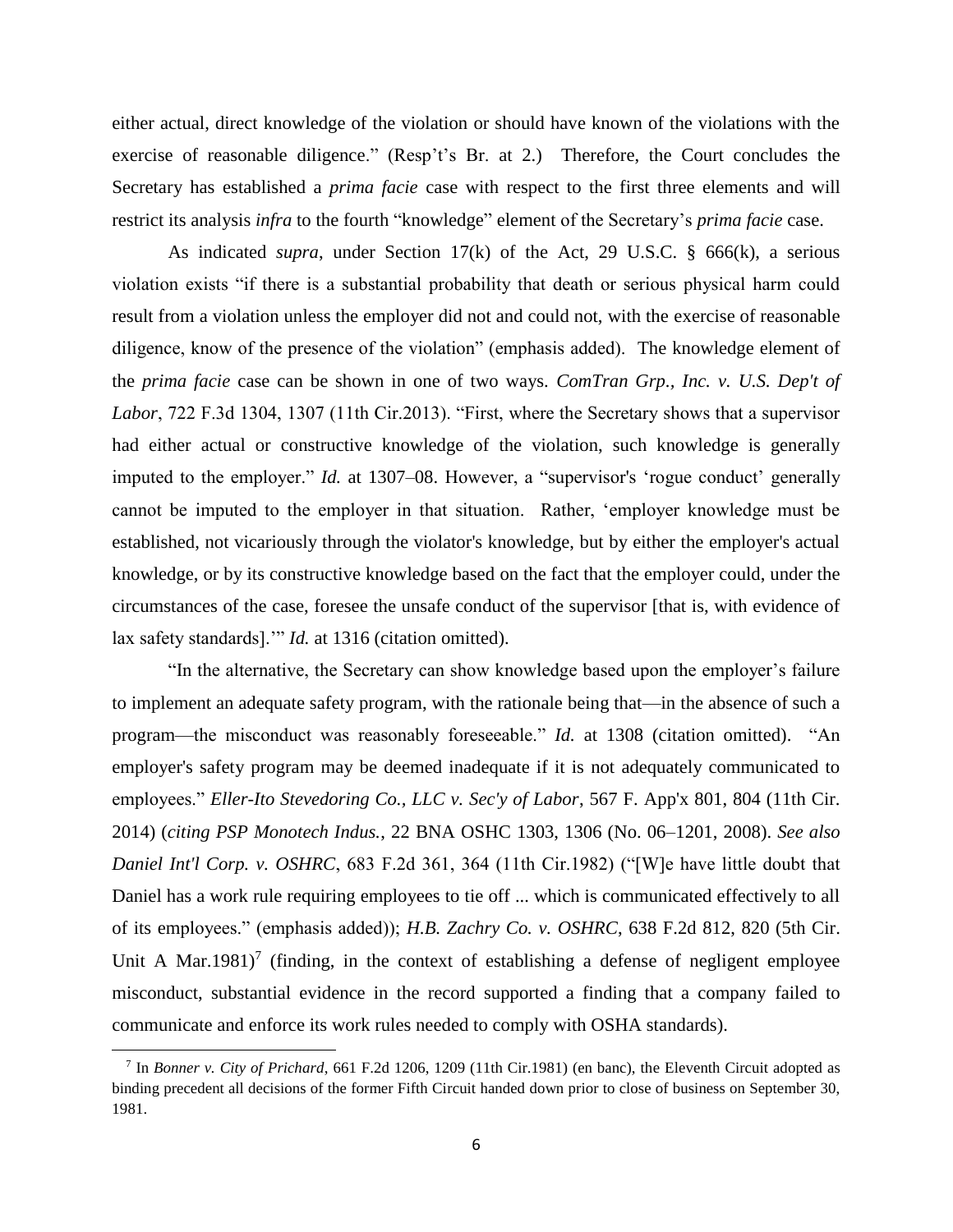During the inspection of January 31, 2018, Hernandez identified himself to Andree as the foreman of the crew (Tr. at 27:11-17). At trial, however, All-Pro's President, Hugh MacDonald, Jr., testified "[h]e may call himself that, we don't call him a foreman," he was not part of management, was paid the same as the rest of the crew, and did not have any hiring or firing authority (Tr. at 96:8-13; Tr. at 97:12-17). MacDonald testified that, as the crew's "best English speaker," he would have been the worker "that we try to communicate through" and he could "bring somebody to us" and "vet him and see if he can work with us" (Tr. at Tr. at 97:2-11; Tr. at 97:20-98:5).

The Court concludes the Secretary has not established Hernandez was a supervisor. *See Daniel Int'l Corp. v. Occupational Safety & Health Review Comm'n*, 683 F.2d 361, 365 (11th Cir. 1982) ("Rule's position as leadman did not place him in a supervisory role. Rule did not have the power to hire or fire, he did not earn more than the other crewmembers, he did not wear a white hat (indication of a supervisory position), and his fellow crewmembers did not consider him to be a supervisor. Rule was not directly responsible for enforcement of the safety rules[.]"). Therefore, Hernandez's actual or constructive knowledge of the violation is not imputed to All-Pro.

However, the Commission deems an employer to have constructive knowledge of a violation that is in plain view. *Kokosing Constr. Co.*, 17 BNA OSHC 1869, 1871 (No. 92-2596, 1996). Here, both crews were in plain sight; on January 31, 2018, Andree and Blanchard noticed the crew working from around 100 yards away (Tr. at 21:17-22:4; Tr. at 23:5-10). Prior to the second inspection, on February 2, 2018, Andree and Blanchard observed the crew working without fall protection while 50 to 75 yards away (Tr. at 47:9-12). Both situations were in plain view and would have been easily observable by All-Pro's supervisors, as the Secretary notes, had All-Pro "felt that it bore any responsibility to supervise its workers." (Sec'y's Br. at 14.) Therefore, the Secretary has established the knowledge element of his *prima facie* case as to both citations.

### **Employee Misconduct Defense**

To establish the unpreventable employee misconduct defense, an employer must show "that it: (1) created a work rule to prevent the violation at issue; (2) adequately communicated that rule to its employees; (3) took all reasonable steps to discover noncompliance; and (4) enforced the rule against employees when violations were discovered. *ComTran Grp.*, 722 F.3d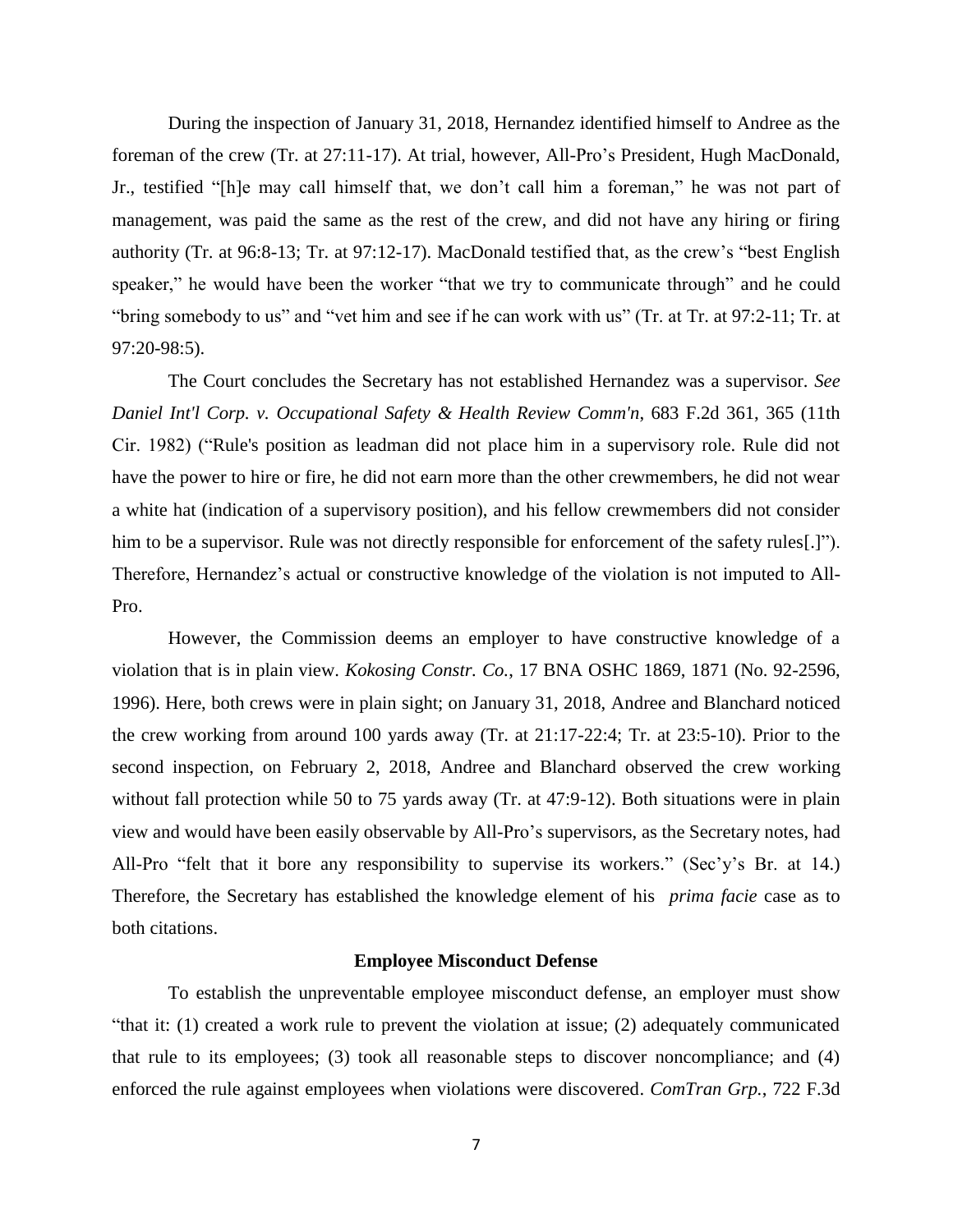at 1308. As to the first factor, All-Pro asserted in its brief, *without any citation to the record*, it "presented evidence of its established written work rules in its SAFETY PROGRAM manual (in both English and Spanish) along with evidence that it had been delivered, explained and signed for by each employee. Additionally, each employee agreed, in writing, to abide by all ALL-PRO OSHA and company safety work rules." (Resp't's Br. at 2.)

However, the only evidence of All-Pro's alleged work rule addressing fall protection was contained in a safety manual for Hugh McDonald Construction, with the manual also listing various companies – including All-Pro – that fall under the corporate umbrella (Ex. R-1). However, the version of the safety manual proffered by All-Pro was an April 2018 version, which after the two OSHA inspections that precipitated the citations (Ex. R-2). However, All-Pro's President could not confirm that the fall protection provisions in the manual had been in existence in January and February 2018; instead, he stated that he did not think the provisions had changed but admitted that "I don't know exactly what change that might have been. It could have been anything" (Tr. at 106:14-107:2). The Court concludes All-Pro failed to establish it had a fall protection rule in place at the time of the inspections. On that basis alone, All-Pro's employee misconduct defense fails.

As to adequate communication of its alleged rule to its employees, All-Pro again simply argues in its brief, without any citation to the record, that it presented "evidence that it had been delivered, explained and signed for by each employee" and "each employee agreed, in writing, to abide by all ALL-PRO OSHA and company safety work rules." (Resp't's Br. at 2.) The President of All-Pro admitted employees are "left to themselves," but asserted "they have had training" (Tr. at 109:14-18). All-Pro produced records at trial indicating that the three workers involved in the January 31st incident had received a safety manual and had taken a "safety pledge" (Ex. R-4), was unable to produce any evidence that the employees – several who had worked for Respondent for years – had received any training since their hire dates (Ex. R-2; Tr. at 92:20-93:23). The Court also concludes All-Pro failed to establish it had adequately communicated its alleged rule to its employees. On that basis alone, All-Pro's employee misconduct defense also fails.

As to whether All-Pro took all reasonable steps to discover noncompliance, it admitted it did not have a supervisor at either worksite, and All-Pro's President admitted, employees are "left to themselves." The Court also concludes All-Pro failed to establish it took all reasonable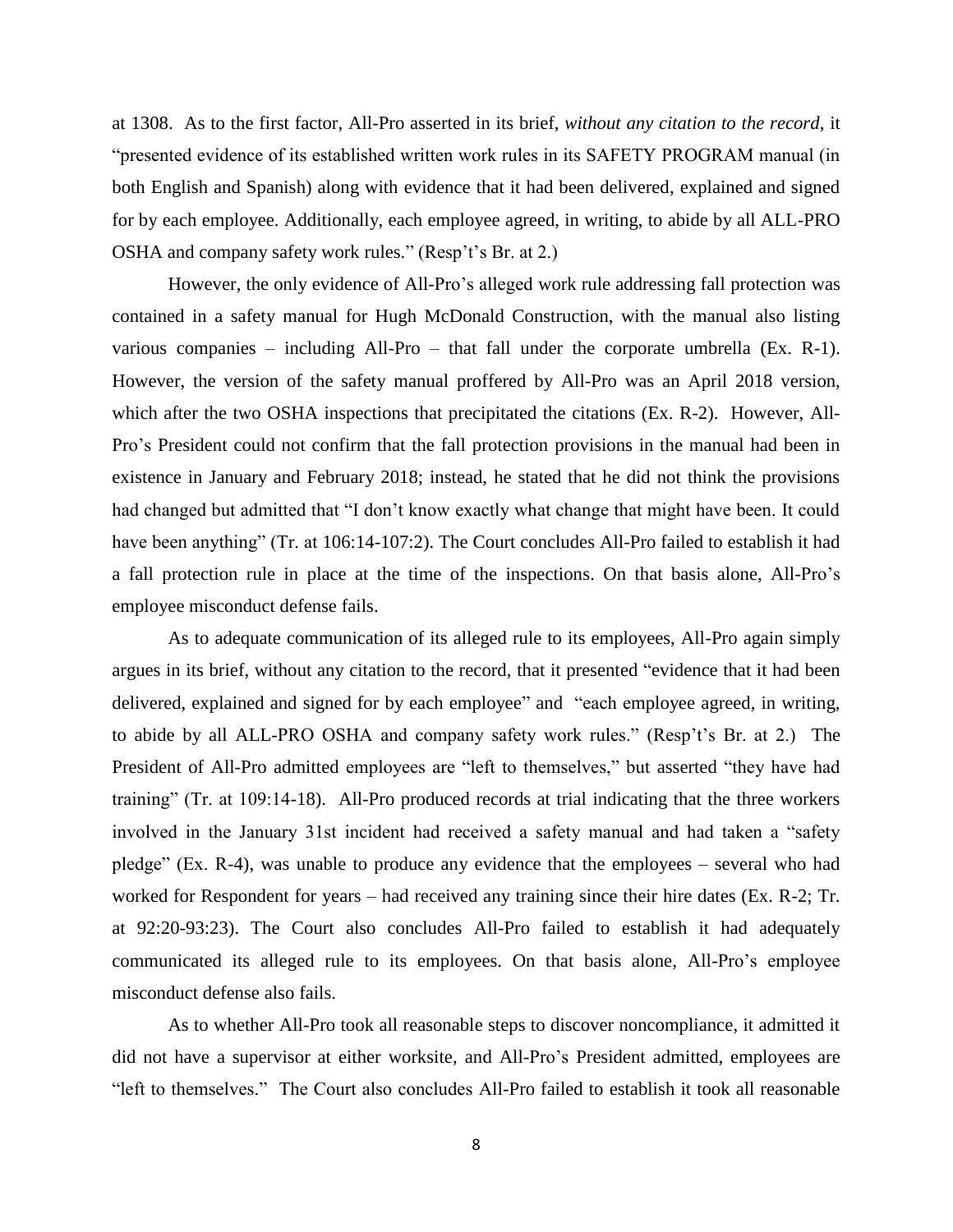steps to discover noncompliance. On that basis alone, All-Pro's employee misconduct defense also fails.

As to whether All-Pro enforced the rule against employees when violations were discovered, Andree testified, both inspections – conducted two days apart – revealed entire, multi-employee work crews without fall protection (Tr. at 49:5-20). However, All-Pro produced no evidence that any steps had been taken to shore up the fall protection measures at Starkey Ranch following the inspection on January 31st, with the same dangerous conditions on another roof two days later. ALL-Pro's President testified that employees had been suspended and terminated for violating OSHA regulations in the previous five years but provided no specific examples or dates of any such occurrences and could not provide records of such occurrences despite the company's record retention rules (Tr. at 104:13-15; Tr. at 130:132:2). The Court also concludes All-Pro failed to establish it enforced the rule against employees when violations were discovered. On that basis alone, All-Pro's employee misconduct defense also fails.

# **IV. PENALTY DETERMINATION**

The Commission has wide discretion in penalty assessment and is the final arbiter of penalties in all contested cases. *Kohler Co.*, 16 BNA OSHC 1769, 1776 (No. 88-237, 1994). The Act requires the Court to "giv[e] due consideration to the appropriateness of the penalty with respect to [1] the size of the business of the employer being charged, [2] the gravity of the violation, [3] the good faith of the employer, and [4] the history of previous violations." 29 U.S.C. § 666(j). "These factors are not necessarily accorded equal weight...." *J.A. Jones Constr.*, 15 BNA OSHC 2201, 22016 (No. 87-2059, 1993). "Gravity of violation is the key factor." *See id.*

As to the gravity of the violations, Andree classified both as high gravity, indicating "if you fall nine feet, ten feet or greater you're most likely going to sustain a very serious injury" (Tr. at 48:7-11; Tr. at 48:2-6). The Court agrees the gravity for both violations was high. Andree calculated a 30% reduction for size based on the information he received that All-Pro had 47 employees, which the Court finds appropriate. He did not offer any good faith reduction, which the Court agrees with given All-Pro's lax safety program. As to history, Andree did not provide a reduction. However, since the Secretary offered no evidence of a history of previous violations in the past five years,<sup>8</sup> the Court finds a 10% reduction is appropriate. Accordingly,

<sup>8</sup> Andree issued a fall protection citation against All-Pro several months earlier, but the citation was ultimately